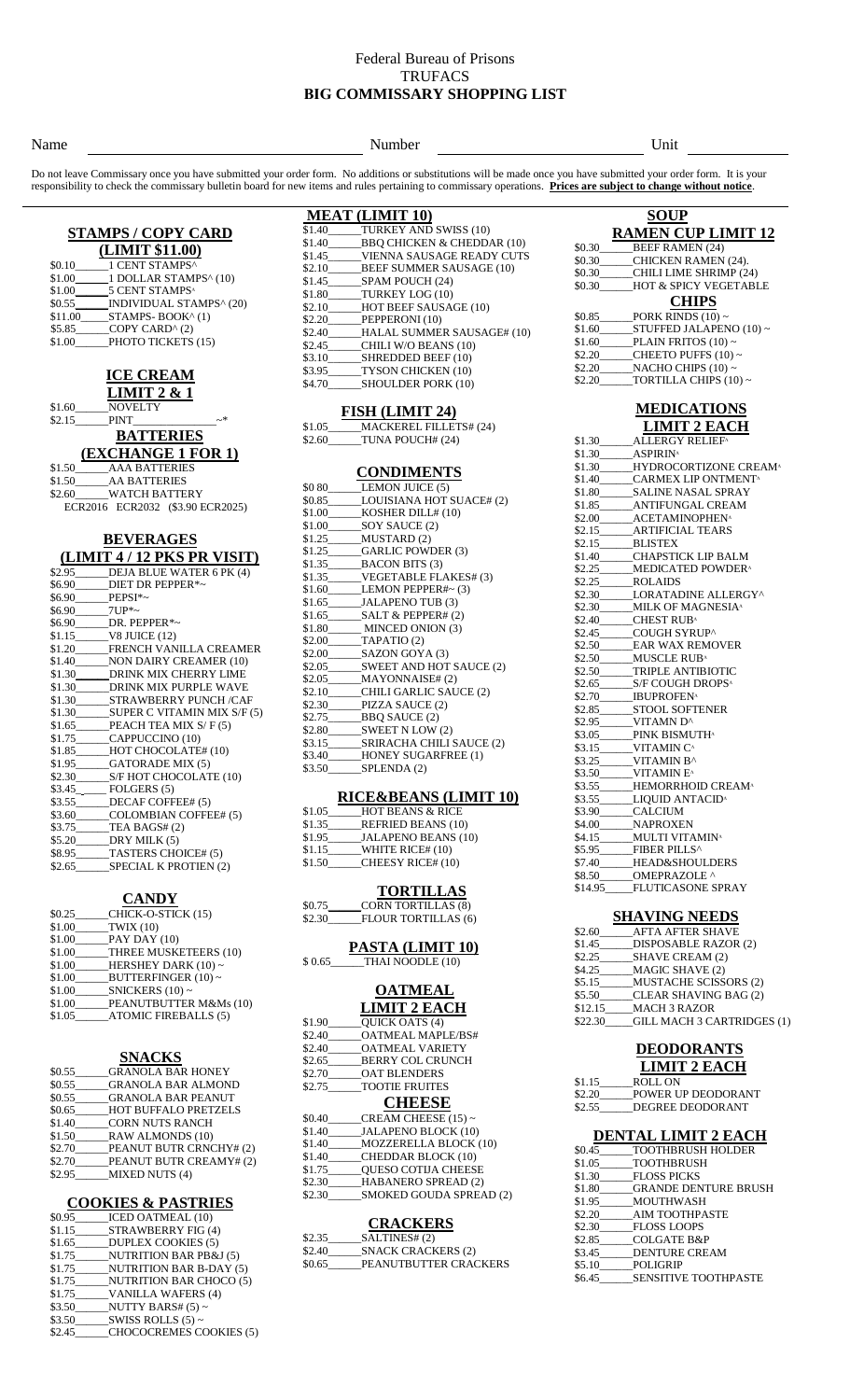# **SKIN CARE**

|        | <b>LIMIT 2 EACH</b>         |
|--------|-----------------------------|
| \$1.90 | <b>BABYPOWDER</b>           |
| \$2.50 | <b>COCOA BUTTER STICK</b>   |
| \$2.75 | <b>INFUZED LIME LOTION</b>  |
| \$3.25 | <b>SUAVE COCOA LOTION</b>   |
| \$3.60 | <b>SUNBLOCK SPF 30</b>      |
| \$4.70 | <b>LUBRIDERM</b>            |
| \$5.25 | <b>JERGENS LOTION</b>       |
| \$8.60 | <b>INSECT REPELLENT (1)</b> |
| \$2.95 | <b>ACNE MEDICATION</b>      |

### **BODY SOAP LIMIT 3 EACH**

|        | еции з елен              |
|--------|--------------------------|
| \$0.70 | 2 PIECE SOAP DISH        |
| \$1.50 | DIAL ANITBACTERIAL BAR   |
| \$1.70 | <b>DOVE SOAP BAR</b>     |
| \$2.30 | <b>AMBI SOAP</b>         |
| \$2.50 | <b>IRISH SPRING 3 PK</b> |
| \$3.45 | <b>NEUTROGENA</b>        |
| \$2.75 | <b>MENS BODYWASH</b>     |
|        |                          |

## **HAIRCARE LIMIT 2 EACH**

| \$0.80 | <b>AFRO PICK</b>               |
|--------|--------------------------------|
| \$0.90 | DEP STYLING GEL                |
|        | \$1.05 VENT BRUSH              |
|        | \$1.45 3 IN 1VO5 SHAMPOO       |
| \$1.70 | CLUB BRUSH                     |
| \$1.85 | <b>SUAVE SHAMPOO</b>           |
|        | \$9.35 AFRICAN PRIDE RELAXER   |
|        | \$6.35 AFRICAN PRIDE MAGIC GRO |
|        | \$2.45 MURRAY'S                |
|        | \$2.70 HAIR FOOD               |
| \$2.70 | WATERFALL CONDITIONER          |
| \$2.75 | COCONUT OIL                    |
| \$3.25 | <b>BLACK HAIR TIES (2)</b>     |
| \$3.30 | <b>SUAVE SHAMPOO / COND</b>    |
| \$3.95 | <b>SULFUR 8 SHAMPOO</b>        |
|        | \$5.50 LUSTER'S PINK OIL       |
| \$7.45 | <b>PANTENE PRO-V 2IN1</b>      |
|        |                                |

### **WRITING SUPPLIES LIMIT 2 EACH**

| \$0.15 | <b>ENVELOPE NO CLASP (10)</b> |
|--------|-------------------------------|
| \$0.45 | PINK ERASER                   |
| \$0.80 | <b>ADDRESS BOOK SMALL</b>     |
| \$2.30 | ADDRESS BOOK LARGE            |
| \$0.80 | BLANK CARD                    |
| \$0.90 | WRITING PEN BLUE              |
| \$1.10 | WRITING PEN BLACK             |
| \$1.05 | <b>BIRTHDAY CARD</b>          |
| \$1.30 | <b>MAILING ENVELOPES</b>      |
| \$1.85 | <b>WIRELESS NOTEBOOK</b>      |
| \$1.95 | DOCUMENT FILE (CLEAR)         |
| \$2.50 | <b>TYPE CORRECT RIBBON</b>    |
| \$4.80 | <b>WHITE OUT</b>              |
| \$9.80 | <b>CLEAR TYPE RIBBON</b>      |
|        |                               |

#### **ATHLETIC CIRCLE YOUR SIZE**  $$1.75$  WRIST BAND WHITE

| JI.IJ   | WIND I DAIND WIIIIE   |
|---------|-----------------------|
| \$1.80  | <b>HEADBAND WHITE</b> |
| \$3.45  | <b>MOUTHPIECE</b>     |
| \$5.85  | <b>RACOUET BALLS</b>  |
| \$9.10  | <b>GREY MESH BAG</b>  |
| \$23.35 | <b>WEIGHT GLOVES</b>  |
|         | MED LG 1XL 2XL        |

### **FOOTWEAR CIRCLE YOUR SIZE OR WRITE SIZE**

| **************                       |
|--------------------------------------|
| \$80.60 WOLVERINES                   |
| \$39.00 REEBOCK CLASSIC              |
| \$50.70 UA SURGE 2                   |
| \$1.05 SHOELACE BLACK                |
| \$1.05 SHOELACE WHITE                |
| \$2.40 COURTLINE INSOLE              |
| \$4.90 CREW SOCKS 3PK MED            |
| \$4.90 <sup>1</sup> /4 SOCKS 3PK MED |
| \$5.85 CREW SOCKS 3PK LG             |
|                                      |
| \$5.85 CREW SOCKS 3PK XL             |
|                                      |
| \$11.25 TIMBERLAND SOCKS             |
| \$2.75 WASH CLOTH 11.5"X12"          |
| \$15.60 BATH TOWEL 24"X50"           |
| \$7.80 SHOWER SHOES (1)              |
| MED LG XL 2XL 3XL                    |
| \$11.05 GEL HEEL INSOLES             |
| \$12.35 GEL INSOLES SIZE             |
| \$13.00 GEL ARCH INSOLES             |
|                                      |

# **THERMALS**

| <b>CIRCLE YOUR SIZE</b>   |  |  |
|---------------------------|--|--|
| \$10.15 SHIRT MED L 1XL   |  |  |
| \$11.45 SHIRT 2XL 3XL 4XL |  |  |
| \$12.75 SHIRT 5X          |  |  |
| \$11.70 SHIRT 6X          |  |  |
|                           |  |  |
| \$9.10 PANTS MED L        |  |  |
| \$10.15 PANTS XL          |  |  |
| \$11.45 PANTS 2XL 3XL 4XL |  |  |
| \$11.70 PANTS 5X 6X       |  |  |
|                           |  |  |

#### **SWEATS CIRCLE YOUR SIZE**

|  | emell Toen bild          |  |
|--|--------------------------|--|
|  | \$16.80 SHIRTS MD LG 1XL |  |
|  |                          |  |
|  |                          |  |
|  |                          |  |

| \$19.50 | PANTS MED LG XL           |  |  |
|---------|---------------------------|--|--|
|         | \$19.50 PANTS 2XL 3XL 4XL |  |  |
|         | \$26.00 PANTS 5XL 6XL     |  |  |

# **SHORTS**

**CIRCLE YOUR SIZE** \$19.55\_\_\_\_\_MESH /W POCKET MD LG 1XL \$19.55<br> **EXELUATE POCKET NDLG** 1XL<br>
\$22.10 MESH /W POCKET 2XL 3XL<br>
\$26.00 MESH /W POCKET MESH /W POCKET 4XL 5XL 6XL

# **T-SHIRTS**

|         | <b>CIRCLE YOUR SIZE</b> |  |
|---------|-------------------------|--|
| \$11.05 | ATHLETIC SHIRT LG XL    |  |
| \$14.95 | ATHLETIC SHIRT 2XL 3XL  |  |
| \$15.60 | ATHLETIC SHIRT 4XL 5XL  |  |

| \$10.40 | LONG SLV TLG XL    |  |
|---------|--------------------|--|
| \$10.40 | LONG SLV T 2XL 3XL |  |
| \$10.40 | LONG SLV T 4XL 5XL |  |
| \$19.20 | LONG SLV T 6XL 7XL |  |
|         |                    |  |

| \$6.50  |  | <b>T-SHIRT</b> |                  |  |
|---------|--|----------------|------------------|--|
|         |  |                | M LG 1XL 2XL 3XL |  |
| \$9.10  |  | T-SHIRT 4XL    |                  |  |
| \$11.70 |  | T-SHIRT 5XL    |                  |  |
| \$10.50 |  | T SHIRT 6XL    |                  |  |
|         |  |                |                  |  |

### **BOXERS 2PACK CIRCLE YOUR SIZE**

| \$9.30  | GT PRO GRAY BOXERS (2 PK) |
|---------|---------------------------|
|         | MED LG XL 2XL             |
| \$12.20 | GT PRO GRAY BOXERS        |
|         | 3X 4X 5X                  |
| \$13.50 | GT PRO GRAY BOXERS        |
|         |                           |

## **MISCELLANEOUS**

|                   | \$0.40 SPORK (1)                                                                                                                                                                                                                                                                                                                                                        |
|-------------------|-------------------------------------------------------------------------------------------------------------------------------------------------------------------------------------------------------------------------------------------------------------------------------------------------------------------------------------------------------------------------|
|                   | \$1.55______CUTLERY SET (1)                                                                                                                                                                                                                                                                                                                                             |
|                   | \$1.95______PALMOLIVE DISH SOAP (1)                                                                                                                                                                                                                                                                                                                                     |
|                   |                                                                                                                                                                                                                                                                                                                                                                         |
|                   | \$4.30_______LARGE BOWL (2)                                                                                                                                                                                                                                                                                                                                             |
|                   | \$3.55______CLEAR MUG(1)                                                                                                                                                                                                                                                                                                                                                |
|                   | \$3.90 ________ 32 OZ WATER BOTTLE (1)                                                                                                                                                                                                                                                                                                                                  |
|                   | \$0.45_______EAR PLUGS (6)<br>\$0.60______SLANT TWEEZERS (1)<br>\$0.65______FINGERNAIL CLIPPER (1)                                                                                                                                                                                                                                                                      |
|                   |                                                                                                                                                                                                                                                                                                                                                                         |
|                   |                                                                                                                                                                                                                                                                                                                                                                         |
|                   | \$1.15 TOENAIL CLIPPER (1)                                                                                                                                                                                                                                                                                                                                              |
|                   | \$1.80 COTTON SWABS (1)                                                                                                                                                                                                                                                                                                                                                 |
|                   | \$4.25______POLO SPORT BLACK (2)                                                                                                                                                                                                                                                                                                                                        |
|                   | \$4.25______DOLCE & GABANA ONE (2)                                                                                                                                                                                                                                                                                                                                      |
|                   | \$4.25___________ AMBER WHITE (2)                                                                                                                                                                                                                                                                                                                                       |
|                   | \$0.75______HANDKERCHIEF WHITE (2)                                                                                                                                                                                                                                                                                                                                      |
|                   | \$0.80_______BLACK RUBBER BANDS (2)                                                                                                                                                                                                                                                                                                                                     |
|                   | \$1.20_____HAND SANITIZER<br>\$2.00______SEWING KIT (1)<br>\$2.25______MIRROR ACRYLIC MAG (1)                                                                                                                                                                                                                                                                           |
|                   |                                                                                                                                                                                                                                                                                                                                                                         |
|                   |                                                                                                                                                                                                                                                                                                                                                                         |
|                   | \$1.45_____VARIETY PUZZLE (2)                                                                                                                                                                                                                                                                                                                                           |
|                   | \$1.60 PLAYING CARDS (2)                                                                                                                                                                                                                                                                                                                                                |
|                   | \$1.70______PINOCHLE CARDS (2)                                                                                                                                                                                                                                                                                                                                          |
| \$10.35____UNO(1) |                                                                                                                                                                                                                                                                                                                                                                         |
| \$2.55______DURAG |                                                                                                                                                                                                                                                                                                                                                                         |
|                   |                                                                                                                                                                                                                                                                                                                                                                         |
|                   |                                                                                                                                                                                                                                                                                                                                                                         |
|                   |                                                                                                                                                                                                                                                                                                                                                                         |
|                   |                                                                                                                                                                                                                                                                                                                                                                         |
|                   |                                                                                                                                                                                                                                                                                                                                                                         |
|                   | $\begin{array}{ll}\n 3.90 & \text{TOBOGAN (1)} \\  3.90 & \text{TOBOGAN (1)} \\  \text{S11.05} & \text{MESH FITTED HAT S/M (1)} \\  \text{S11.05} & \text{MESH FITTED HAT LXL (1)} \\  \text{S4.15} & \text{GLOVES (1)} \\  \text{S4.95} & \text{PONCHO (1)} \\  \text{S2.80} & \text{PHOTO AIBUM SM (1)} \\  \text{S2.80} & \text{PHOTO AIBUM SM (1)} \\  \end{array}$ |
|                   | \$11.10_____READING GLASSES                                                                                                                                                                                                                                                                                                                                             |
|                   | \$5.25 COPPERHEADSUNGLASSES (1)                                                                                                                                                                                                                                                                                                                                         |
|                   | \$26.00 EASTON SUNGLASSES (1)                                                                                                                                                                                                                                                                                                                                           |
|                   | \$6.65______LOCK COMBINATION (1)                                                                                                                                                                                                                                                                                                                                        |
|                   |                                                                                                                                                                                                                                                                                                                                                                         |
|                   |                                                                                                                                                                                                                                                                                                                                                                         |
|                   |                                                                                                                                                                                                                                                                                                                                                                         |
|                   | \$8.10 CHARMIN (1)<br>\$3.45 PLASTIC HOOK (1)<br>\$11.45 LOCKER ORGANIZER (1)<br>\$12.95 LED BOOKLIGHT                                                                                                                                                                                                                                                                  |
|                   |                                                                                                                                                                                                                                                                                                                                                                         |

# **RADIO / WATCH**

| \$8.45  | ALARM CLOCK (1)              |
|---------|------------------------------|
| \$16.90 | <b>SCIENTIFIC CALCULATOR</b> |
| \$10.35 | <b>IVC GUMY EARBUDS</b>      |
| \$12.95 | <b>JVC WRAP AROUND BUDS</b>  |
| \$37.45 | DIAMOND RADIO                |
|         | \$50.80 SANGEAN RADIO        |
| \$88.40 | <b>MP3 PLAYER</b>            |
| \$3.90  | <b>WATCHBAND RUBBER</b>      |
|         | \$11.45 TIMEX BAND           |
| \$11.95 | <b>WATCHBAND IRONMAN</b>     |
| \$13.65 | <b>TIMEX GENERIC BAND</b>    |
| \$15.00 | <b>G-SHOCK WATCHBAND</b>     |
| \$92.95 | <b>G-SHOCK CASIO WATCH</b>   |
| \$3.25  | <b>VELCO WATCH BAND</b>      |

## **WRITE IN NEW ITEMS**

\_\_\_\_\_\_\_\_\_\_\_\_\_\_\_\_\_\_\_\_\_\_\_\_\_\_\_\_\_\_\_\_\_\_\_\_\_\_\_ \_\_\_\_\_\_\_\_\_\_\_\_\_\_\_\_\_\_\_\_\_\_\_\_\_\_\_\_\_\_\_\_\_\_\_\_\_\_\_ \_\_\_\_\_\_\_\_\_\_\_\_\_\_\_\_\_\_\_\_\_\_\_\_\_\_\_\_\_\_\_\_\_\_\_\_\_\_\_ \_\_\_\_\_\_\_\_\_\_\_\_\_\_\_\_\_\_\_\_\_\_\_\_\_\_\_\_\_\_\_\_\_\_\_\_\_\_\_ \_\_\_\_\_\_\_\_\_\_\_\_\_\_\_\_\_\_\_\_\_\_\_\_\_\_\_\_\_\_\_\_\_\_\_\_\_\_\_ \_\_\_\_\_\_\_\_\_\_\_\_\_\_\_\_\_\_\_\_\_\_\_\_\_\_\_\_\_\_\_\_\_\_\_\_\_\_\_ \_\_\_\_\_\_\_\_\_\_\_\_\_\_\_\_\_\_\_\_\_\_\_\_\_\_\_\_\_\_\_\_\_\_\_\_\_\_\_ \_\_\_\_\_\_\_\_\_\_\_\_\_\_\_\_\_\_\_\_\_\_\_\_\_\_\_\_\_\_\_\_\_\_\_\_\_\_\_

\_\_\_\_\_\_\_\_\_\_\_\_\_\_\_\_\_\_\_\_\_\_\_\_\_\_\_\_\_\_\_\_\_\_\_\_\_\_\_ \_\_\_\_\_\_\_\_\_\_\_\_\_\_\_\_\_\_\_\_\_\_\_\_\_\_\_\_\_\_\_\_\_\_\_\_\_\_\_ \_\_\_\_\_\_\_\_\_\_\_\_\_\_\_\_\_\_\_\_\_\_\_\_\_\_\_\_\_\_\_\_\_\_\_\_\_\_\_ \_\_\_\_\_\_\_\_\_\_\_\_\_\_\_\_\_\_\_\_\_\_\_\_\_\_\_\_\_\_\_\_\_\_\_\_\_\_\_ \_\_\_\_\_\_\_\_\_\_\_\_\_\_\_\_\_\_\_\_\_\_\_\_\_\_\_\_\_\_\_\_\_\_\_\_\_\_\_ \_\_\_\_\_\_\_\_\_\_\_\_\_\_\_\_\_\_\_\_\_\_\_\_\_\_\_\_\_\_\_\_\_\_\_\_\_\_\_ \_\_\_\_\_\_\_\_\_\_\_\_\_\_\_\_\_\_\_\_\_\_\_\_\_\_\_\_\_\_\_\_\_\_\_\_\_\_\_ \_\_\_\_\_\_\_\_\_\_\_\_\_\_\_\_\_\_\_\_\_\_\_\_\_\_\_\_\_\_\_\_\_\_\_\_\_\_\_

\_\_\_\_\_\_\_\_\_\_\_\_\_\_\_\_\_\_\_\_\_\_\_\_\_\_\_\_\_\_\_\_\_\_\_\_\_\_\_ \_\_\_\_\_\_\_\_\_\_\_\_\_\_\_\_\_\_\_\_\_\_\_\_\_\_\_\_\_\_\_\_\_\_\_\_\_\_\_ \_\_\_\_\_\_\_\_\_\_\_\_\_\_\_\_\_\_\_\_\_\_\_\_\_\_\_\_\_\_\_\_\_\_\_\_\_\_\_ \_\_\_\_\_\_\_\_\_\_\_\_\_\_\_\_\_\_\_\_\_\_\_\_\_\_\_\_\_\_\_\_\_\_\_\_\_\_\_ \_\_\_\_\_\_\_\_\_\_\_\_\_\_\_\_\_\_\_\_\_\_\_\_\_\_\_\_\_\_\_\_\_\_\_\_\_\_\_ \_\_\_\_\_\_\_\_\_\_\_\_\_\_\_\_\_\_\_\_\_\_\_\_\_\_\_\_\_\_\_\_\_\_\_\_\_\_\_ \_\_\_\_\_\_\_\_\_\_\_\_\_\_\_\_\_\_\_\_\_\_\_\_\_\_\_\_\_\_\_\_\_\_\_\_\_\_\_ \_\_\_\_\_\_\_\_\_\_\_\_\_\_\_\_\_\_\_\_\_\_\_\_\_\_\_\_\_\_\_\_\_\_\_\_\_\_\_

LEGEND:  $\ast$  =LOCAL USE ONLY ^ =ITEMS DO NOT AFFECT SPENDING LIMIT # =KOSHER / HALAL  $()$  =LIMIT  $\sim$  = ROTATE QUARTLY

Last updated 5/2021

\_\_\_\_\_\_\_\_\_\_\_\_\_\_\_\_\_\_\_\_\_\_\_\_\_\_\_\_\_\_\_\_\_\_\_\_\_\_ WARDEN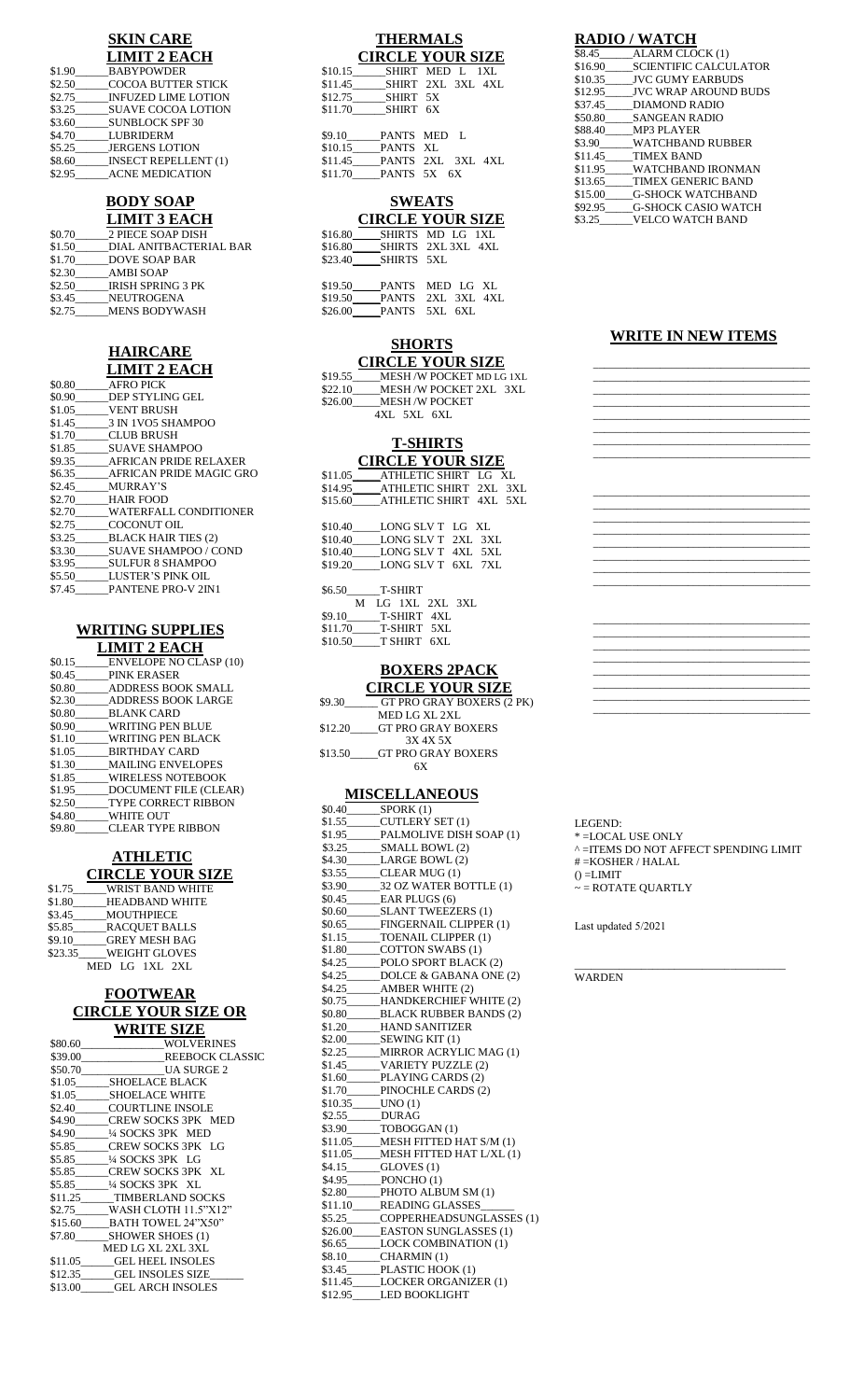### Federal Bureau of Prisons **TRUFACS COMMISSARY SHOPPING LIST**

### **Camp**

#### Name **Number** Unit

Do not leave Commissary once you have submitted your order form. No additions or substitutions will be made once you have submitted your order form. It is your responsibility to check the commissary bulletin board for new items and rules pertaining to commissary operations. **Prices are subject to change without notice**.

\$0.60 BAGEL

| <b>STAMPS / COPY CARD</b>                                                                 |  |  |  |
|-------------------------------------------------------------------------------------------|--|--|--|
| (LIMIT \$22.00)                                                                           |  |  |  |
|                                                                                           |  |  |  |
|                                                                                           |  |  |  |
| \$1.00 1 DOLLAR STAMPS^ (10)                                                              |  |  |  |
| \$1.00 5 CENT STAMPS <sup>^</sup><br>\$0.55_______INDIVIDUAL STAMPS^(20)                  |  |  |  |
| $$11.00$ STAMPS-BOOK^(1)                                                                  |  |  |  |
| \$5.85______COPY CARD^ (2)                                                                |  |  |  |
| _PHOTO TICKETS (15)<br>\$1.00                                                             |  |  |  |
|                                                                                           |  |  |  |
| <b>ICE CREAM</b>                                                                          |  |  |  |
| LIMIT $2 & 1$                                                                             |  |  |  |
| NOVELTY<br>\$1.60                                                                         |  |  |  |
| \$2.15______PINT                                                                          |  |  |  |
| <b>BATTERIES</b>                                                                          |  |  |  |
|                                                                                           |  |  |  |
| (EXCHANGE 1 FOR 1)                                                                        |  |  |  |
|                                                                                           |  |  |  |
| \$1.50 AA BATTERIES                                                                       |  |  |  |
| \$2.60 WATCH BATTERY                                                                      |  |  |  |
| ECR2016 ECR2032 (\$3.90 ECR2025)                                                          |  |  |  |
| <b>BEVERAGES</b>                                                                          |  |  |  |
| (LIMIT 4/12 PKS PR VISIT)                                                                 |  |  |  |
|                                                                                           |  |  |  |
| \$2.95 DEJA BLUE WATER 6 PK (4)                                                           |  |  |  |
| \$1.15<br>V-8 JUICE                                                                       |  |  |  |
| <b>COKE</b><br>\$5.50                                                                     |  |  |  |
| \$5.50<br>COKE ZERO                                                                       |  |  |  |
| \$5.50 SPRITE                                                                             |  |  |  |
| \$6.90<br>DR. PEPPER<br>_SPECIAL K PROTIEN SHAKE                                          |  |  |  |
| \$2.64<br>FRENCH VANILLA CREAMER                                                          |  |  |  |
| \$1.20<br>\$1.30______DRINK MIX CHERRY LIME                                               |  |  |  |
| DRINK MIX GREEN APPLE                                                                     |  |  |  |
| \$1.30<br>\$1.30<br>DRINK MIX ORANGE                                                      |  |  |  |
| DRINK MIX TROPICAL<br>\$1.30                                                              |  |  |  |
| DRINK MIX WATER MELON<br>\$1.30                                                           |  |  |  |
| DRINK MIX ISLAND BERRY<br>\$1.30                                                          |  |  |  |
| STRAWBERRY PUNCH/CAF<br>\$1.30                                                            |  |  |  |
| VANILLA HEALTH SHAKE (7)<br>\$1.25                                                        |  |  |  |
| CHOCO HEALTH SHAKE (7)<br>\$1.25                                                          |  |  |  |
| __NON DAIRY CREAMER# (10)<br>\$1.40_                                                      |  |  |  |
| $\_\$ PEACH TEA MIX S/F(5)<br>\$1.30                                                      |  |  |  |
| CAPPUCCINO (10)<br>\$1.75                                                                 |  |  |  |
| __HOT CHOCOLATE# (10)<br>\$1.85                                                           |  |  |  |
| \$1.95 GATORADE MIX (5)                                                                   |  |  |  |
| _CHERRY KOOL AID MIX (5)<br>\$1.40                                                        |  |  |  |
| \$2.30                                                                                    |  |  |  |
| $$3.45$ <sub>_____</sub><br>$_FOLGERS(5)$                                                 |  |  |  |
| \$3.55 DECAF COFFEE# (5)                                                                  |  |  |  |
| _COLOMBIAN COFFEE# (5)<br>\$3.60                                                          |  |  |  |
| $_TEABAGS#(2)$<br>\$3.75                                                                  |  |  |  |
| $DRY$ MILK $(5)$<br>\$5.20                                                                |  |  |  |
| $\_\$ TASTERS CHOICE# $(5)$<br>\$8.95_                                                    |  |  |  |
| <b>CANDY</b>                                                                              |  |  |  |
| _CHICK-O-STICK (15)<br>\$0.25                                                             |  |  |  |
| \$1.00_____KIT-KAT (10)                                                                   |  |  |  |
| \$1.00______PAY DAY (10)                                                                  |  |  |  |
| MILKWAY(10)<br>\$1.00                                                                     |  |  |  |
| \$1.00________ALMOND HERSHEYS (10)                                                        |  |  |  |
| $\mathbb{R}$ EESE'S (10)<br>\$1.00                                                        |  |  |  |
|                                                                                           |  |  |  |
| $\_\_$ PEANUT M&M'S (10)<br>\$1.00                                                        |  |  |  |
| __ATOMIC FIREBALLS (5)<br>$$1.05$ <sub>--</sub>                                           |  |  |  |
| \$3.20<br>$\_TOOTSIE$ ROLLS $(5)$                                                         |  |  |  |
| JOLLY RANCHER GUMMIE (5)<br>\$2.05                                                        |  |  |  |
| <b>SNACKS</b>                                                                             |  |  |  |
| \$0.55______GRANOLA BAR HONEY                                                             |  |  |  |
| \$0.55_____GRANOLA BAR ALMOND                                                             |  |  |  |
| \$0.55_____GRANOLA BAR PEANUT                                                             |  |  |  |
| \$1.40<br>CORN NUTS RANCH                                                                 |  |  |  |
| _RAW ALMONDS (10)<br>\$1.60                                                               |  |  |  |
| _PEANUT BUTR CRNCHY#(2)<br>\$2.70                                                         |  |  |  |
| _PEANUT BUTR CREAMY#(2)<br>\$2.70                                                         |  |  |  |
| _MIXED NUTS (4)<br>\$2.95_                                                                |  |  |  |
| <b>COOKIES &amp; PASTRIES</b>                                                             |  |  |  |
|                                                                                           |  |  |  |
| \$0.95_______ICED OATMEAL (10)<br>STRAWBERRY FIG (4)                                      |  |  |  |
| \$1.20<br>_STRAWCRÈME COOKIES (5)<br>\$1.65                                               |  |  |  |
| _NUTRITION BAR PB&J (5)<br>\$1.75                                                         |  |  |  |
|                                                                                           |  |  |  |
| \$1.75<br>NUTRITION BAR B-DAY (5)<br>$MUTRITION$ BAR CHOCO $(5)$<br>$$1.75$ <sub>--</sub> |  |  |  |
| \$1.75<br>VANILLA WAFERS (4)                                                              |  |  |  |
| \$3.50<br>___HONEY BUNS#(5)                                                               |  |  |  |
| \$3.65________NUTTY BARS#(5)                                                              |  |  |  |
| \$3.65 _______ SWISS ROLLS (5)                                                            |  |  |  |
|                                                                                           |  |  |  |

\$2.45\_\_\_\_\_\_CHOCOCREMES COOKIES (5)

**MEAT/BEAN (LIMIT 10)**<br>\$1.35 REFRIED BEANS# (10) **REFRIED BEANS# (10)** \$1.50\_\_\_\_\_\_CHORIZO BEANS# (10) \$1.95\_\_\_\_\_\_JALAPENO BEANS# (10)<br>\$1.45\_\_\_\_\_\_VIENNA SAUSAGE REA \$1.45\_\_\_\_\_\_VIENNA SAUSAGE READY CUTS \$2.25\_\_\_\_\_\_BEEF SUMMER SAUSAGE (10) \$2.25\_\_\_\_\_\_TURKEY LOG (10) \$2.25\_\_\_\_\_\_HOT BEEF SAUSAGE (10) \$1.45\_\_\_\_\_\_SPAM POUCH (24) PEPPERONI (10)  $\overline{\text{S2.45}}$  CHILI W/O BEANS (10)<br>  $\overline{\text{S3.10}}$  SHREDDED BEEF (10) \$3.10\_\_\_\_\_\_SHREDDED BEEF (10) \$3.95\_\_\_\_\_\_TYSON CHICKEN (10)<br>\$3.55\_\_\_\_\_\_\_BEEF BARBACOA (10) \$3.55\_\_\_\_\_\_\_BEEF BARBACOA (10)<br>\$4.70 SHOULDER PORK (10) \$4.70\_\_\_\_\_\_SHOULDER PORK (10) \$3.85\_\_\_\_\_\_MENUDO (10)<br>\$1.30\_\_\_\_\_\_\_\_BEEF JERKY ( \$1.30\_\_\_\_\_\_BEEF JERKY (10) TERIYAKI JERKY (10) **FISH (LIMIT 24)**<br>MACKEREL FILLET MACKEREL FILLETS# (24) \$2.60\_\_\_\_\_\_TUNA POUCH# (24) \$0.95\_\_\_\_\_\_SARDINES IN HOT SAUCE# (24) **CONDIMENTS** \$0 80\_\_\_\_\_\_\_LEMON JUICE (5)<br>\$0.85\_\_\_\_\_\_\_LOUISIANA HOT LOUISIANA HOT SUACE# (2) \$1.00\_\_\_\_\_\_KOSHER DILL# (10) \$1.30\_\_\_\_\_\_SOY SAUCE (2) \$0.70\_\_\_\_\_\_RANCH MUSTARD (2) \$1.25\_\_\_\_\_\_GARLIC POWDER (3) \$1.35\_\_\_\_\_\_BACON BITS (3) \$1.35\_\_\_\_\_\_VEGETABLE FLAKES# (3)<br>\$1.60\_\_\_\_\_\_LEMON PEPPER#~ (3) LEMON PEPPER#~ (3) \$1.65\_\_\_\_\_\_JALAPENO TUB (3)<br>\$1.65\_\_\_\_\_\_SALT & PEPPER# (2) \$1.65\_\_\_\_\_\_SALT & PEPPER# (2) \$1.80\_\_\_\_\_\_\_ MINCED ONION (3)<br>\$1.20\_\_\_\_\_\_\_ TAPATIO (2) TAPATIO (2) \$2.00\_\_\_\_\_\_SAZON GOYA (3) \$2.05\_\_\_\_\_\_SWEET AND HOT SAUCE (2) \$2.05\_\_\_\_\_\_MAYONNAISE# (2)<br>\$2.10\_\_\_\_\_\_CHILI GARLIC SAU<br>\$2.35\_\_\_\_\_\_PIZZA SAUCE (2) CHILI GARLIC SAUCE (2) \$2.35\_\_\_\_\_\_PIZZA SAUCE (2) \$2.75\_\_\_\_\_\_BBQ SAUCE (2)  $SWEET N LOW (2)$ \$3.15\_\_\_\_\_\_SRIRACHA CHILI SAUCE (2) \$1.25\_\_\_\_\_\_SWEET SPRINKLE(2) \$1.50\_\_\_\_\_\_SALSA VERDE **RICE (LIMIT 10)**<br>\$1.05\_\_\_\_\_HOT BEANS & RIC \$1.05\_\_\_\_\_\_HOT BEANS & RICE \$1.15\_\_\_\_\_\_WHITE RICE# (10) \$1.75\_\_\_\_\_\_CHEESY RICE# (10)<br>\$1.35 BROWN RICE BROWN RICE **TORTILLAS** \$0.80\_\_\_\_\_\_CORN TORTILLAS (8)<br>\$2.30\_\_\_\_\_\_FLOUR TORTILLAS (6  $F$ LOUR TORTILLAS  $(6)$ **PASTA (LIMIT 10)** \$ 0.65\_\_\_\_\_\_THAI NOODLE (10)  **OATMEAL/CEREAL LIMIT 2 EACH** \$1.90\_\_\_\_\_\_QUICK OATS (4) \$2.40\_\_\_\_\_\_\_OATMEAL MAPLE/BS#<br>\$2.40\_\_\_\_\_\_OATMEAL VARIETY \$2.40\_\_\_\_\_\_OATMEAL VARIETY \$2.65\_\_\_\_\_\_BERRY COL CRUNCH OAT BLENDERS \$2.80 TOOTIE FRUITES \$3.10\_\_\_\_\_\_FROSTED FLAKES<br>\$3.49\_\_\_\_\_\_\_APPLE ZINGS APPLE ZINGS **CHEESE** \$0.55\_\_\_\_\_\_CREAM CHEESE (15) ~ \$1.40\_\_\_\_\_\_JALAPENO BLOCK (10) \$1.40\_\_\_\_\_\_MOZZERELLA BLOCK (10) \$1.40\_\_\_\_\_\_CHEDDAR BLOCK (10)<br>\$1.80\_\_\_\_\_\_QUESO COTIJA CHEES QUESO COTIJA CHEESE \$3.55\_\_\_\_\_\_VELVEETA CHEDDAR (2) \$3.55\_\_\_\_\_\_VELVEETA JALAPENO (2)  **SOUP RAMEN CUP LIMIT 12** \$0.30\_\_\_\_\_\_BEEF RAMEN (24) \$0.30\_\_\_\_\_\_CHICKEN RAMEN (24). \$0.50\_\_\_\_\_HOT&SPICYCHICKEN (12)<br>\$0.50\_\_\_\_\_CALI VEGETABLE (12) CALI VEGETABLE (12) \$0.50\_\_\_\_\_\_CHEDDAR CHEESE (12)<br>\$0.55\_\_\_\_\_CHILI LIME SHRIMP (12 CHILI LIME SHRIMP (12)

| $\underbrace{\textbf{CRACKE}}_{\text{SALTINES# (2)}}$<br><b>CRACKERS</b> |                                                                                    |  |  |
|--------------------------------------------------------------------------|------------------------------------------------------------------------------------|--|--|
|                                                                          |                                                                                    |  |  |
|                                                                          | \$2.40 SNACK CRACKERS (2)                                                          |  |  |
|                                                                          | <b>CHIPS</b><br>$$\text{\ss}0.85 \underline{\hspace{1cm}} \text{PORK RINDS (10)}$$ |  |  |
|                                                                          | \$2.20______CHEESE PUFFS (10)                                                      |  |  |
|                                                                          | \$2.00______JALAPENO CHIP (10)                                                     |  |  |
|                                                                          | \$1.50 POPCORN (10)                                                                |  |  |
|                                                                          | \$2.45 NACHO CHIPS (10)<br>\$2.20 TORTILLA CHIPS (10)<br>\$2.70 TAKIS FUEGO (10)   |  |  |
|                                                                          |                                                                                    |  |  |
|                                                                          | <b>MEDICATIONS</b>                                                                 |  |  |
|                                                                          | <b>LIMIT 2 EACH</b>                                                                |  |  |
|                                                                          |                                                                                    |  |  |
| \$1.30 ASPIRINA                                                          | \$1.80_____HYDROCORTIZONE CREAM^                                                   |  |  |
|                                                                          | \$1.40______CARMEX LIP ONTMENT <sup>A</sup>                                        |  |  |
|                                                                          |                                                                                    |  |  |
|                                                                          | \$1.85 ______ ANTIFUNGAL CREAM<br>\$2.10________ACETAMINOPHEN^                     |  |  |
|                                                                          |                                                                                    |  |  |
|                                                                          | \$2.15_________BLISTEX                                                             |  |  |
| \$2.25                                                                   | ___MEDICATED POWDER^                                                               |  |  |
|                                                                          | \$2.25_________________ROLAIDS<br>\$2.15_______LORATADINE ALLERGY^                 |  |  |
|                                                                          | \$2.60______MILK OF MAGNESIA^                                                      |  |  |
|                                                                          | \$2.40 CHEST RUB^                                                                  |  |  |
|                                                                          | \$2.45____COUGH SYRUP^                                                             |  |  |
|                                                                          | \$2.50_______EAR WAX REMOVER<br>\$2.50______MUSCLE RUB^                            |  |  |
|                                                                          | \$2.50_____TRIPLE ANTIBIOTIC                                                       |  |  |
|                                                                          | \$2.65 S/F COUGH DROPS <sup>A</sup><br>\$2.70_______IBUPROFEN^                     |  |  |
|                                                                          | \$2.85 STOOL SOFTENER                                                              |  |  |
|                                                                          | \$2.95_____VITAMN D^                                                               |  |  |
|                                                                          | \$3.05______PINK BISMUTH^                                                          |  |  |
| \$3.50                                                                   | \$3.25_____VITAMIN C^<br>VITAMIN B^                                                |  |  |
|                                                                          | \$3.50_____VITAMIN E^                                                              |  |  |
|                                                                          | \$3.55 HEMORRHOID CREAM^                                                           |  |  |
|                                                                          | \$3.55_______LIQUID ANTACID^<br>\$3.90 CALCIUM                                     |  |  |
|                                                                          | \$4.00______NAPROXEN                                                               |  |  |
|                                                                          | \$4.10_______COAL TAR SHAMPOO                                                      |  |  |
|                                                                          | \$4.25______ MULTI VITAMIN^<br>\$5.95 FIBER PILLS^                                 |  |  |
|                                                                          | \$7.80 HEAD&SHOULDERS                                                              |  |  |
|                                                                          | \$8.50______OMEPRAZOLE ^<br>\$12.95_____FLUTICASONE SPRAY                          |  |  |
|                                                                          |                                                                                    |  |  |
|                                                                          | <b>SHAVING NEEDS</b><br>\$2.60_______ AFTA SHAVE                                   |  |  |
|                                                                          | \$1.30_______OCEAN CLEAR AFTERSHAVE                                                |  |  |
|                                                                          | \$1.45 DISPOSABLE RAZOR (2)                                                        |  |  |
|                                                                          | \$2.25 _______ SHAVE CREAM (2)<br>\$3.85________BUMP STOPPER II (2)                |  |  |
|                                                                          |                                                                                    |  |  |
|                                                                          | \$4.25 _____MAGIC SHAVE (2)<br>\$5.15 _____MUSTACHE SCISSORS (2)                   |  |  |
|                                                                          | \$5.50 CLEAR SHAVING BAG (2)<br>\$12.15____MACH 3 RAZOR                            |  |  |
|                                                                          | \$22.30___GILL MACH 3 CARTRIDGES (1)                                               |  |  |
|                                                                          | <b>DENTAL LIMIT 2 EACH</b>                                                         |  |  |
|                                                                          | $$0.45$ TOOTHBRUSH HOLDER                                                          |  |  |
|                                                                          | \$1.05______TOOTHBRUSH<br>\$1.30 FLOSS PICKS                                       |  |  |
|                                                                          | \$1.80_____GRANDE DENTURE BRUSH                                                    |  |  |
|                                                                          | \$1.95 MOUTHWASH                                                                   |  |  |
|                                                                          | \$2.20________AIM TOOTHPASTE<br>\$2.30____FLOSS LOOPS                              |  |  |
|                                                                          |                                                                                    |  |  |
|                                                                          | \$2.85_____COLGATE B&P<br>\$3.45______STAYDENT<br>\$8.10_____POLIGRIP              |  |  |
|                                                                          | \$7.10________SENSITIVE TOOTHPASTE                                                 |  |  |
|                                                                          | <b>SKIN CARE</b>                                                                   |  |  |
|                                                                          | <b>LIMIT 2 EACH</b>                                                                |  |  |
|                                                                          | \$1.40 BABYPOWDER                                                                  |  |  |
|                                                                          | \$2.50_____COCOA BUTTER STICK                                                      |  |  |
|                                                                          | \$2.75 INFUZED LIME LOTION<br>\$2.15_____HERATIGE SKIN CREAM                       |  |  |
|                                                                          |                                                                                    |  |  |
|                                                                          | \$3.60 SUNBLOCK SPF 30                                                             |  |  |
|                                                                          | \$6.45 ST, IVES LOTION                                                             |  |  |
|                                                                          | \$7.30____________ AMBI SKIN CREAM<br>\$8.60 INSECT REPELLENT (1)                  |  |  |
|                                                                          |                                                                                    |  |  |